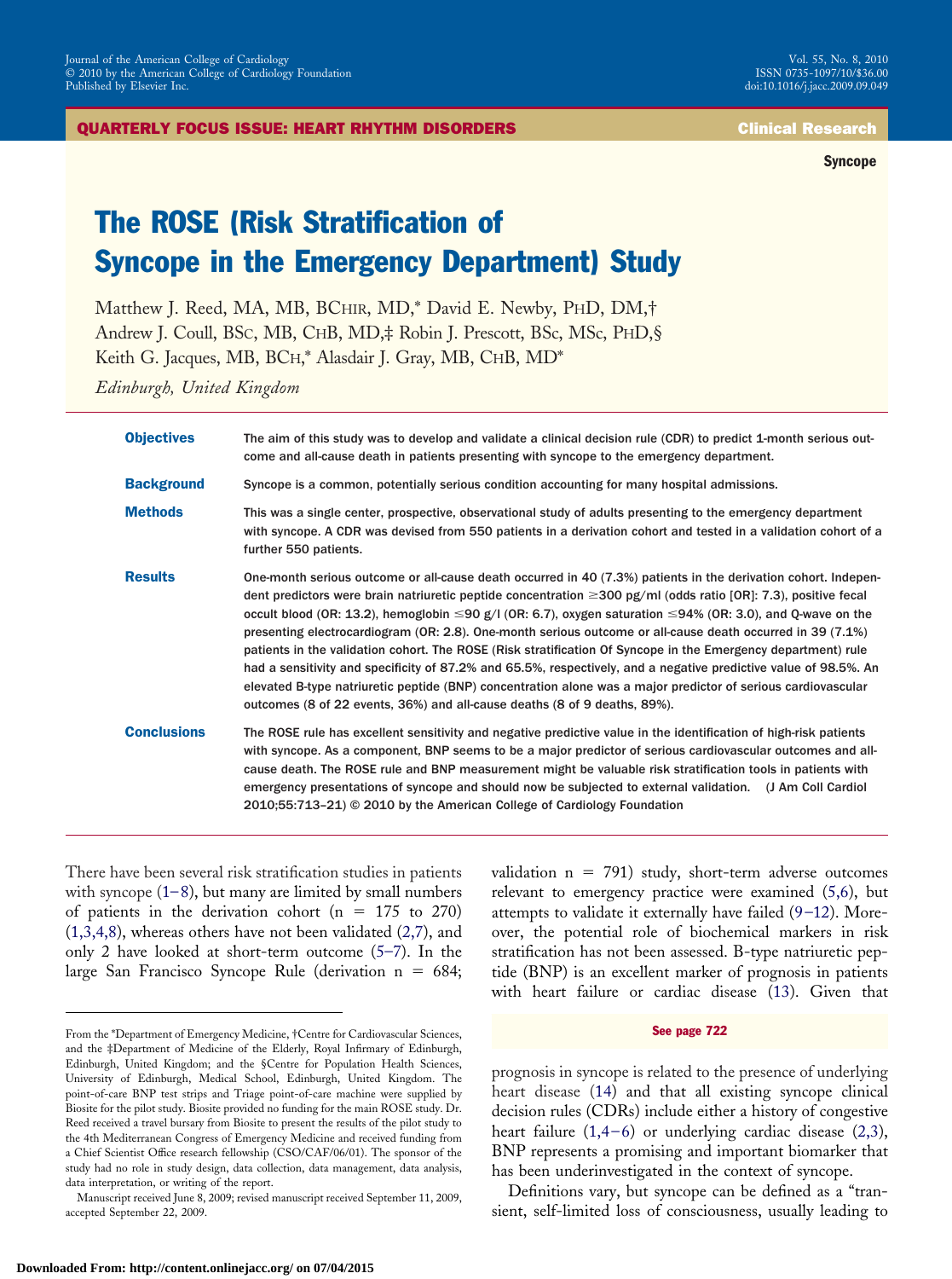| <b>Abbreviations</b><br>and Acronyms        |
|---------------------------------------------|
| $BNP = B-type$ natriuretic<br>peptide       |
| $CDR =$ clinical decision<br>rule           |
| $CI = confidence$ interval                  |
| $ECG = electrocardiogram$                   |
| $ED = emergency$<br>department              |
| $MI = m\gamma$ ocardial infarction          |
| $OR = odds ratio$                           |
| $ROC = receiver-operator$<br>characteristic |

falling" [\(15\)](#page-7-0). The onset of syncope is relatively rapid, and the subsequent recovery is spontaneous, complete, and relatively prompt. The underlying mechanism is a transient global cerebral hypoperfusion [\(15,16\)](#page-7-0). Terminology has recently been clarified [\(17\)](#page-7-0), and "transient loss of consciousness" is now used to encompass both syncope and epileptic seizures. Often the cause for a specific event is unclear, and in these patients, transient loss of consciousness should be used.

The aims of the present study were to develop and to validate a CDR with history, examination, electrocardiogram (ECG), and biochemical markers to predict 1-month serious outcome and all-cause death in patients presenting with syncope to the emergency department (ED).

## Methods

**Study design and setting.** This was a single-center, prospective, observational derivation and validation cohort study. The study was conducted in the Emergency Department of the Royal Infirmary of Edinburgh: a United Kingdom tertiary center with 100,000 adult attendances per annum. The study was granted ethical approval by the Multi-Centre Research Ethics Committees for Scotland A Ethics committee (06/MRE00/107) and the Lothian Regional Ethical Committee (06/S11ADMIN/151). Written consent or relative assent was obtained from all patients.

**Study population.** Patients 16 years of age or older presenting with acute syncope were enrolled. Exclusion criteria were no consent or relative assent, persisting neurological deficit suggestive of stroke, previous recruitment into the study, collapse related to alcohol consumption (raised alcometer reading and no other cause for syncope), hypoglycemia, trauma, or seizure activity with a  $>$ 15-min witnessreported postictal phase [\(18\)](#page-7-0).

**Standardized patient assessment.** Potentially eligible patients were identified in the ED triage area and assessed for study inclusion by the attending clinician (an emergency physician or nurse practitioner). A decision to enroll a patient was not later overturned. Data were collected with a structured data collection form with 32 predetermined historical variables (9 focused on clinical features, 10 on past medical history, and 13 medication-related) and 14 examinations, 24 ECGs, and 23 biochemical or hematological variables. These included all characteristics previously associated with serious outcome or used in existing CDRs and guidelines. ED tests not part of the study protocol were ordered at the discretion of the treating doctor, and patients were admitted, referred for outpatient investigation, or

discharged according to current ED protocols. Point-ofcare BNP testing was performed with a 2.7-ml ethylenediaminetetraacetic acid sample with a Biosite Triage point-ofcare machine (Biosite Inc., San Diego, California).

**Outcome measures and assessment.** The primary end point was the combination of serious outcome and all-cause death at 1 month after ED presentation. Serious outcome encompassed the following: 1) acute myocardial infarction (MI) according to the universal definition [\(19\)](#page-7-0); 2) lifethreatening arrhythmia (ventricular fibrillation, sustained ventricular tachycardia [-120 beats/min], ventricular pause [-3 s], ventricular standstill, or asystole); 3) decision to implant a pacemaker or cardiac defibrillator within 1 month of index collapse; 4) pulmonary embolus (confirmed on lung perfusion scan or CT pulmonary angiography); 5) cerebrovascular accident, intracranial hemorrhage, or subarachnoid hemorrhage (demonstrated by brain imaging or lumbar puncture); 6) hemorrhage requiring a blood transfusion of  $\geq$  U; or 7) acute surgical procedure or endoscopic intervention. Secondary end points were cardiovascular serious outcome (acute MI, arrhythmia, pacemaker/defibrillator implantation, or cardiac procedure) and syncope-related death (death due to cause of presenting syncopal episode).

Patients were followed up 1 month after presentation through the hospital Electronic Patient Record system, hospital pacemaker records, radiological reports, and direct contact with the patient or general practitioner. A cardiologist (Jeremy Langrish) and emergency physician (M.J.R.) independently reviewed all ECGs and agreed to findings by consensus. Two investigators (M.J.R. and A.J.C.) independently reviewed all derivation clinical data and assigned end points with any disagreements resolved by consensus from 3 other investigators (D.E.N., K.G.J., and A.J.G.). All derivation group end points were assigned before development of the ROSE (Risk stratification Of Syncope in the Emergency department) CDR.

**Data analysis.** Nonrecruited but potentially eligible patients were identified by a daily search of all Emergency Department Electronic Patient Records with Business Objects version 6.5 (Business Objects Enterprise, San Jose, California) looking for the keywords "syncope," "collapse," "faint," "loss of consciousness," or "loc." All identified Electronic Patient Records were reviewed (M.J.R.) and classified as eligible or ineligible. Five percent were independently audited at random by a second investigator  $(K.G.J.).$ 

From pilot data, we estimated approximately 1,200 eligible patients present to our ED each year and anticipated recruiting between 800 and 1,000 per annum. With an estimated 1-month event rate of 10.0% [\(20,21\)](#page-8-0) and a sample size of 500 patients, the study has an 80% power of showing an effect ( $p < 0.05$ , 2-tailed), if the odds ratio (OR) for an SD change in the predictor value is 1.7. This calculation allowed for a correlation of this variable with the other covariates such that  $R^2 = 0.3$ . If a binary risk factor has a prevalence of 20%, there will be an 80% power to detect ( $p < 0.05$ , 2-tailed) an increase in the event rate if the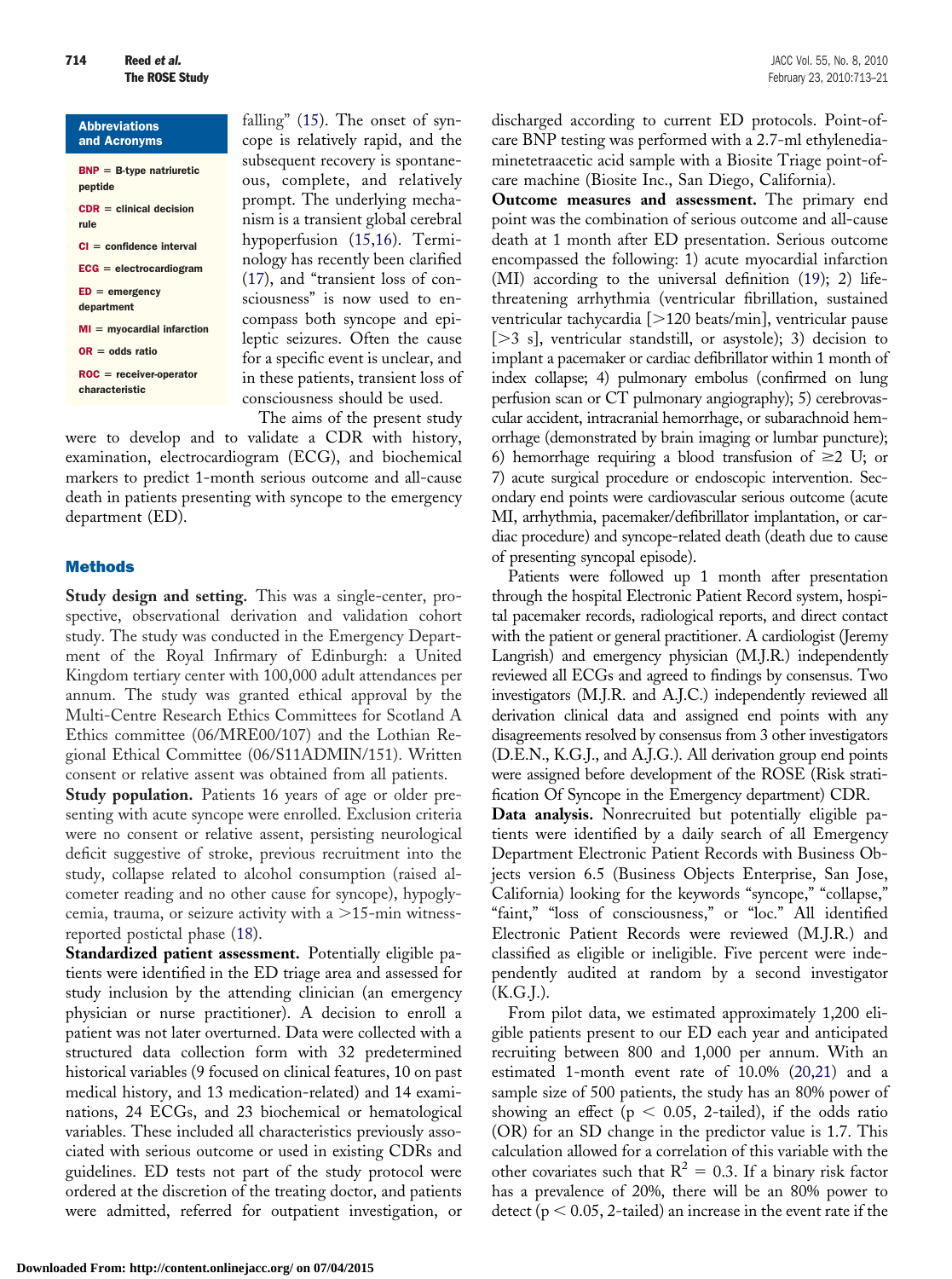OR is 2.5 (nQuery Advisor, Statistical Solutions, Boston, Massachusetts). If a risk factor has a prevalence of only 10%, there is a corresponding 80% power to detect an OR of 3.2. Because of predicted loss to follow-up and missing data, we aimed to recruit a further 10% (i.e., a total of 550 patients) to each cohort.

**Development of the ROSE CDR.** An expert panel consisting of 6 representatives from emergency, cardiovascular, general, and geriatric medicine, and medical statistics met in January 2007 to review the selected predictor variables and definitions of all end point measures and later to develop the ROSE CDR by consensus. Initially a principal component analysis was performed to reduce the number of variables for consideration, but this approach was unhelpful. Mean values and mean differences were calculated for continuous variables for serious and nonserious outcome groups. Continuous and categorical data were assessed by *t* test and chisquare test, respectively, to determine which variables showed statistical significance (at  $p < 0.10$ , 2-tailed). "Missing" was considered a category for categorical variables, whereas for continuous variables mean imputation was used in conjunction with a binary dummy variable to indicate whether the numerical variable had been imputed. Cross tabulation was then performed to look for suitable cutoff points. Multiple logistic regression analysis was then performed to determine independent predictors of serious outcome, and a weighted integer risk score based on the coefficient derived from the logistic regression analysis was assigned. The combination of characteristics chosen, along with their risk score, was used to derive a total risk score that was applied to the derivation cohort. On review by the expert panel, it was decided that this approach was not sensitive enough or clinically sensible. A patient with only 1 positive predictor might not score enough to be admitted, despite a good predictor of serious outcome or death being present. A decision tree approach was therefore applied, starting with variables identified from the logistic regression. Variables that predicted adverse outcome were progressively identified to optimize the sensitivity of the rule. This approach maintained sensitivity and was therefore accepted as the ROSE CDR.

**Validation of the ROSE CDR.** An independent clinician (David Caesar) blinded to the ROSE CDR, assigned all validation cohort end points. Patients lost to follow-up were excluded before statistical analysis. The sensitivity, specificity, positive and negative predictive values, and positive and negative likelihood ratios were calculated for the ROSE CDR in the validation cohort.

## Results

**Derivation cohort.** Between March 1, 2007, and October 27, 2007, there were 890 (1.3%) potentially eligible patients from 70,836 presentations to the ED. Patients ( $n = 575$ ; 64.6%) were screened, 13 refused to consent, and 12 were unable to consent and had no relative or caregiver who could provide assent. The derivation cohort therefore consisted of 550 patients [\(Fig. 1\)](#page-3-0). Nineteen patients were lost to followup, and 2 patients had been previously enrolled into the derivation cohort and were excluded. This left 529 patients for analysis [\(Table 1\)](#page-4-0), of whom 40 patients had a primary outcome [\(Table 2\)](#page-5-0).

**Development of the ROSE CDR.** Variables found by multiple logistic regression analysis to be independent predictors of serious outcome were BNP concentration  $\geq$ 300 pg/ml (Wald chi-square: 15.9, OR: 7.3), a rectal examination showing fecal occult blood (chi-square: 13.6, OR: 13.2), hemoglobin ≤90 g/l (chi-square: 11.0, OR: 6.7), Q-waves (25% of R-wave, width  $>$  0.04 s, depth  $>$  2 mm, and not in lead III; chi-square: 5.8, OR: 2.8) or left bundle branch block (chi-square: 5.3, OR: 4.8) on the presenting ECG, male sex (chi-square: 5.2, OR: 2.6), oxygen saturation ≤94% on room air (chi-square: 5.1, OR: 3.0), albumin  $\langle 37 \rangle$  g/l (chi-square: 2.9, OR: 3.2), and white cell count  $>14 \times 10^{9}$  cells/1 (chi-square: 2.5, OR: 2.4).

With recursive partitioning to create a decision tree and to prioritize sensitivity, BNP concentration  $\geq 300$  pg/ml accounted for 13 of 40 patients with an event. This cutoff maximized its specificity without losing any sensitivity for detecting serious outcome or all-cause death. Rectal examination showing fecal occult blood accounted for a further 8 patients, hemoglobin concentration  $\langle 90 \rangle$  g/l, and oxygen saturation  $\leq$ 94% on room air accounted for 4 more patients each; and Q-wave (not in lead III) on the ECG identified 3 patients. Analysis of the remaining 8 patients showed that "chest pain associated with syncope" and "bradycardia  $\leq$ 50 beats/min" accounted for a further 5 patients, leaving just 3 unidentified patients. Albumin and white cell count were not included, because they are not immediately available to the emergency clinician; male sex was removed, because it was not useful within a bundle approach.

The 3 unidentified cases were an endoscopy procedure showing severe gastro-esophageal reflux, a computed tomography guided biopsy procedure, and a pacemaker for persistent neurocardiogenic syncope. It was felt by the study investigators that these outcomes were not, in reality, life threatening although defined as "serious" by the study protocol. [Figure 2](#page-5-0) shows the finalized ROSE rule. A patient should be considered high-risk for serious outcome and admission considered if 1 or more of the 7 characteristics is present. The sensitivity, specificity, positive and negative predictive values, and positive and negative likelihood ratios of the ROSE rule in the derivation cohort were 92.5%, 73.8%, 22.4% and 99.2%, and 3.5 and 0.1, respectively. The rule missed 3 patients (2 of whom were admitted) compared with 5 patients with serious outcomes who were discharged from the ED (4 of whom would have been identified by the ROSE rule). The area under the receiver-operator characteristic (ROC) curve for the ROSE rule in the derivation cohort was 0.83 (95% confidence interval [CI]: 0.78 to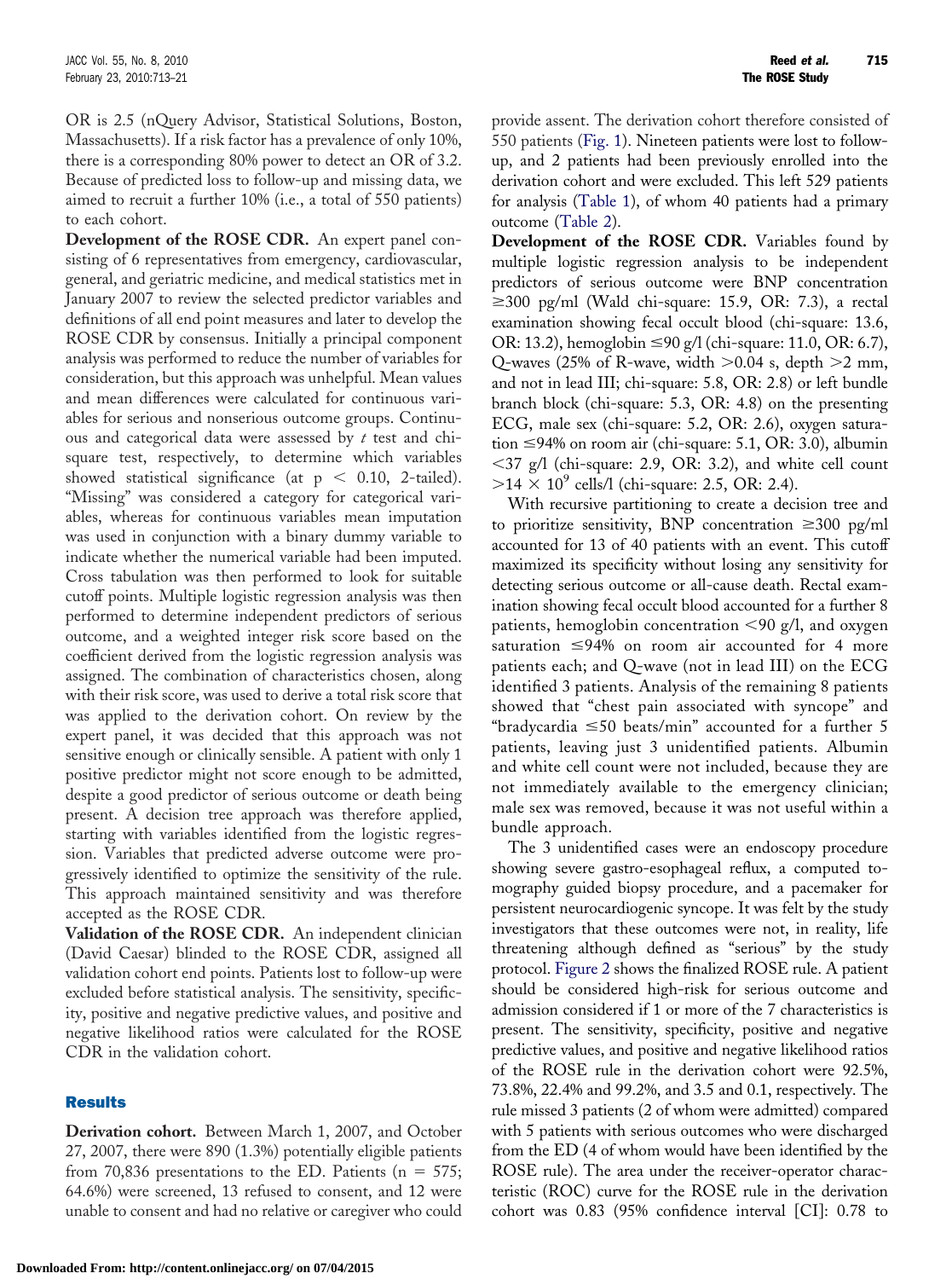<span id="page-3-0"></span>

0.89). The rule would have potentially prevented 87 admissions in the derivation cohort.

**Validation cohort.** Between October 27, 2007, and July 22, 2008, there were 951 (1.3%) potentially eligible patients of 74,840 presentations to the ED. Patients ( $n = 579$ ; 60.9%) were screened, 16 refused to consent, and 13 were unable to consent and had no relative or caregiver who could provide assent. The validation cohort therefore consisted of 550 patients [\(Fig. 3\)](#page-6-0). Ten patients were lost to follow-up, 1 patient had previously been enrolled in the validation cohort, and 1 patient later withdrew consent. This left 538 patients for analysis [\(Table 1\)](#page-4-0), of whom 39 patients had a primary outcome [\(Table 2\)](#page-5-0).

**Performance of the ROSE rule.** The ROSE rule performed with a sensitivity, specificity, positive and negative predictive values, and positive and negative likelihood ratios of 87.2%, 65.5%, 16.5% and 98.5%, and 2.5 and 0.2, respectively, when applied to the validation cohort missing 5 patients, raised troponin I (1.67) and possible MI, subarachnoid hemorrhage, basal ganglia hemorrhage on day 29, documented episode of ventricular tachycardia in the ED, and a gastric ulcer found on upper gastrointestinal endoscopy in a patient who did not undergo an ED rectal

examination. Two of these patients were discharged by the emergency clinician (patients with subarachnoid hemorrhage and basal ganglia hemorrhage), and 1 further patient was discharged by the emergency clinician but would have been picked up by the ROSE rule. The area under the ROC curve for the ROSE rule in the validation cohort was 0.76 (95% CI: 0.70 to 0.83). Use of the ROSE rule in the validation cohort would have potentially resulted in 80 fewer admissions.

**Correlation of predictors with serious outcomes.** In the combined validation and derivation groups, 29 serious outcomes occurred in patients with a BNP concentration  $\geq$ 300 pg/ml. Of these, 23 (79%) were cardiovascular in origin and included 7 patients requiring insertion of a pacemaker, 6 with acute MI, 5 with arrhythmia, and 5 with pulmonary embolus. Positive rectal examination picked up 9 serious outcomes, all of which were gastrointestinal bleeding or requirement for blood transfusion. Bradycardia picked up 6 serious outcomes, all of which were in patients who went on to require pacemaker insertion. Anemia identified 9 serious outcomes: 2 with acute MI, 4 requiring red cell transfusion, and 3 other serious outcomes. Chest pain identified 8 serious outcomes: 2 with a pulmonary embolus,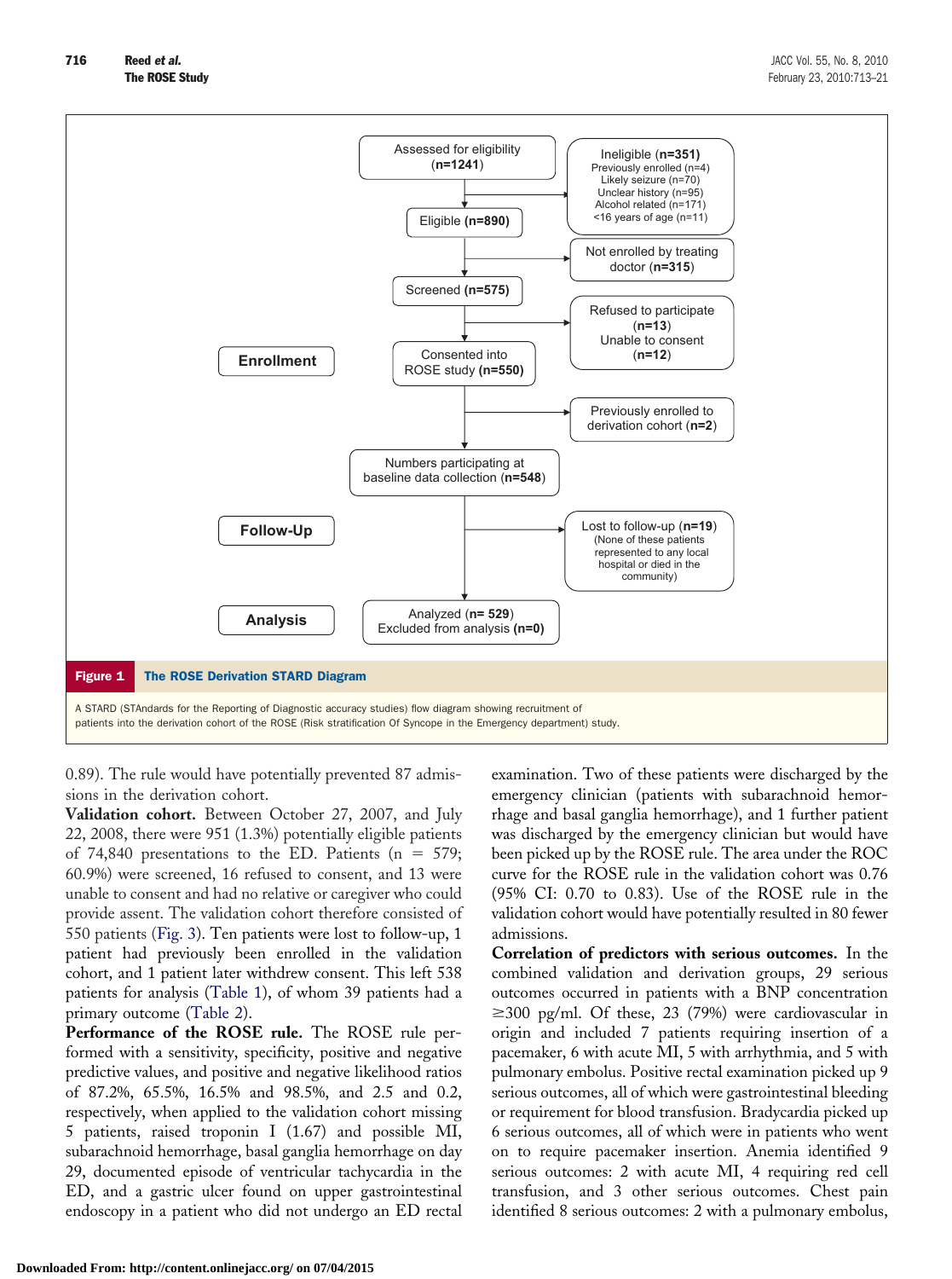<span id="page-4-0"></span>

| Table 1                              | <b>Selected Characteristics of Analyzed Patients</b> |             |                          |             |  |
|--------------------------------------|------------------------------------------------------|-------------|--------------------------|-------------|--|
| <b>Characteristic</b>                | <b>Derivation Cohort</b>                             | $\mathbf n$ | <b>Validation Cohort</b> | $\mathbf n$ |  |
| Demographic data                     |                                                      |             |                          |             |  |
| Age, yrs                             | $63.8 \pm 21.2$                                      | 529         | $62.4 \pm 21.9$          | 538         |  |
| Male sex                             | 235(44.4)                                            | 529         | 245(45.5)                | 538         |  |
| Management                           |                                                      |             |                          |             |  |
| <b>Admitted to hospital</b>          | 252 (47.6)                                           | 529         | 286 (53.2)               | 538         |  |
| <b>Medical history</b>               |                                                      |             |                          |             |  |
| Previous history of syncope          | 228(43.4)                                            | 525         | 214(39.9)                | 537         |  |
| Hypertension                         | 206 (39.0)                                           | 528         | 203 (37.9)               | 536         |  |
| Known ischemic heart disease         | 122(23.1)                                            | 529         |                          | 535         |  |
| Previous acute myocardial infarction | 55(10.4)                                             | 529         |                          | 535         |  |
| Known valvular heart disease         | 29(5.5)                                              | 528         | 31(5.8)                  | 536         |  |
| Known history of cardiac failure     | 27(5.1)                                              | 529         | 20(3.7)                  | 535         |  |
| History of syncope episode           |                                                      |             |                          |             |  |
| Associated chest pain                | 39(7.4)                                              | 529         | 47 (8.7)                 | 538         |  |
| <b>Prodromal symptoms</b>            | 326 (61.6)                                           | 529         | 326 (60.7)               | 537         |  |
| <b>Associated palpitations</b>       | 20(3.8)                                              | 529         |                          | 538         |  |
| <b>Related to exertion</b>           | 30(5.7)                                              | 529         | 31(5.8)                  | 537         |  |
| <b>Examination findings</b>          |                                                      |             |                          |             |  |
| Pulse, beats/min                     | $76.1 \pm 18.3$                                      | 527         | $76.2 \pm 17.1$          | 537         |  |
| Systolic BP, mm Hg                   | $130.9 \pm 24.0$                                     | 525         | $129.7 \pm 24.2$         | 534         |  |
| Diastolic BP, mm Hg                  | $68.1 \pm 12.7$                                      | 524         | $67.4 \pm 13.3$          | 534         |  |
| >20 mm Hg postural drop              | 50(14.1)                                             | 355         | 38(10.6)                 | 358         |  |
| % SpO <sub>2</sub> on room air       | $97.2 \pm 2.2$                                       | 517         | $96.8 \pm 3.4$           | 523         |  |
| <b>Heart murmur heard</b>            | 65(12.6)                                             | 516         | 71(13.4)                 | 531         |  |
| Signs of heart failure               | 34(6.5)                                              | 523         | 37(6.9)                  | 534         |  |
| FOB present on PR if indicated       | 16(19.3)                                             | 83          | 3(5.3)                   | 57          |  |
| <b>Associated trauma</b>             | 167(31.7)                                            | 526         | 149 (27.9)               | 534         |  |
| Syncope cause identified in ED       | 234 (44.2)                                           | 529         | 219(40.7)                | 538         |  |
| Syncope cause finally identified     | 348 (65.8)                                           | 529         | 347 (64.9)               | 535         |  |
| Arrhythmia in ED                     | 6(1.1)                                               | 529         | 4(0.7)                   | 538         |  |
| <b>ECG findings</b>                  |                                                      |             |                          |             |  |
| Sinus rhythm                         | 451 (91.3)                                           | 494         | 460 (93.7)               | 491         |  |
| PR > 200 ms                          | 68 (13.8)                                            | 494         | 56(11.4)                 | 491         |  |
| Sinus bradycardia <50 beats/min      | 12(2.4)                                              | 494         | 9(1.8)                   | 491         |  |
| <b>Pathological Q waves</b>          | 120(24.3)                                            | 494         | 149 (30.4)               | 490         |  |
| Pathological Q waves not III         | 72 (14.6)                                            | 494         | 103(21.0)                | 490         |  |
| $QTc > 450$ ms                       | 71(14.4)                                             | 494         | 68 (13.9)                | 490         |  |
| $QRS \geq 120$ ms                    | 27(5.5)                                              | 494         | 40 (8.1)                 | 491         |  |

Values are presented as mean ± SD or n (%). Selected characteristics of the ROSE (Risk stratification Of Syncope in the Emergency department) study analyzed patients in both the derivation ( $n = 529$ ) and validation ( $n = 538$ ) cohorts.

 $BP = blood pressure$ ; ECG = electrocardiogram; ED = emergency department; FOB = fecal occult blood; PR = per rectum examination; QTc =

QT interval corrected for heart rate.

3 with acute MI, and 3 who required pacemaker insertion. Finally, Q-wave and saturation  $\leq$ 94% on room air were slightly less specific but picked up mainly cardiovascular and pulmonary embolus serious outcomes.

**"Missed" patients and ECG assessment.** [Table 3](#page-6-0) compares patients who were enrolled with those who were eligible but not enrolled. In the derivation cohort, nonenrolled patients were younger, although there were no differences in admission or mortality rates. In the validation cohort, there were no differences between the 2 groups. The interobserver agreement of enrollment eligibility was 0.90 with a kappa value of 0.69 (95% CI: 0.60 to 0.77). Electrocardiogram interobserver agreement was between 0.94 and 1.00 for all ECG variables with kappa values between 0.85 and 1.00 for all variables except ST-segment elevation (0.66; 95% CI: 0.54 to 0.79) and ST-segment depression (0.76; 95% CI: 0.67 to 0.85).

**BNP.** In the derivation cohort, BNP was  $\geq 300$  pg/ml in 38 patients (7%), 13 (34%) of whom had a serious outcome or all-cause death. Mean age in those with raised BNP was  $82 \pm 9$ years; 21 patients (55%) had previous hypertension, 15 patients (40%) had previous ischemic heart disease, 12 patients (32%) had previous MI, 12 patients (32%) had known cardiac failure, and 11 patients (29%) had signs of cardiac failure on clinical examination.

In the validation cohort, BNP was  $\geq 300$  pg/ml in 40 patients (7%), 16 patients (40%) of whom had a serious outcome or all-cause death. Mean age in those with raised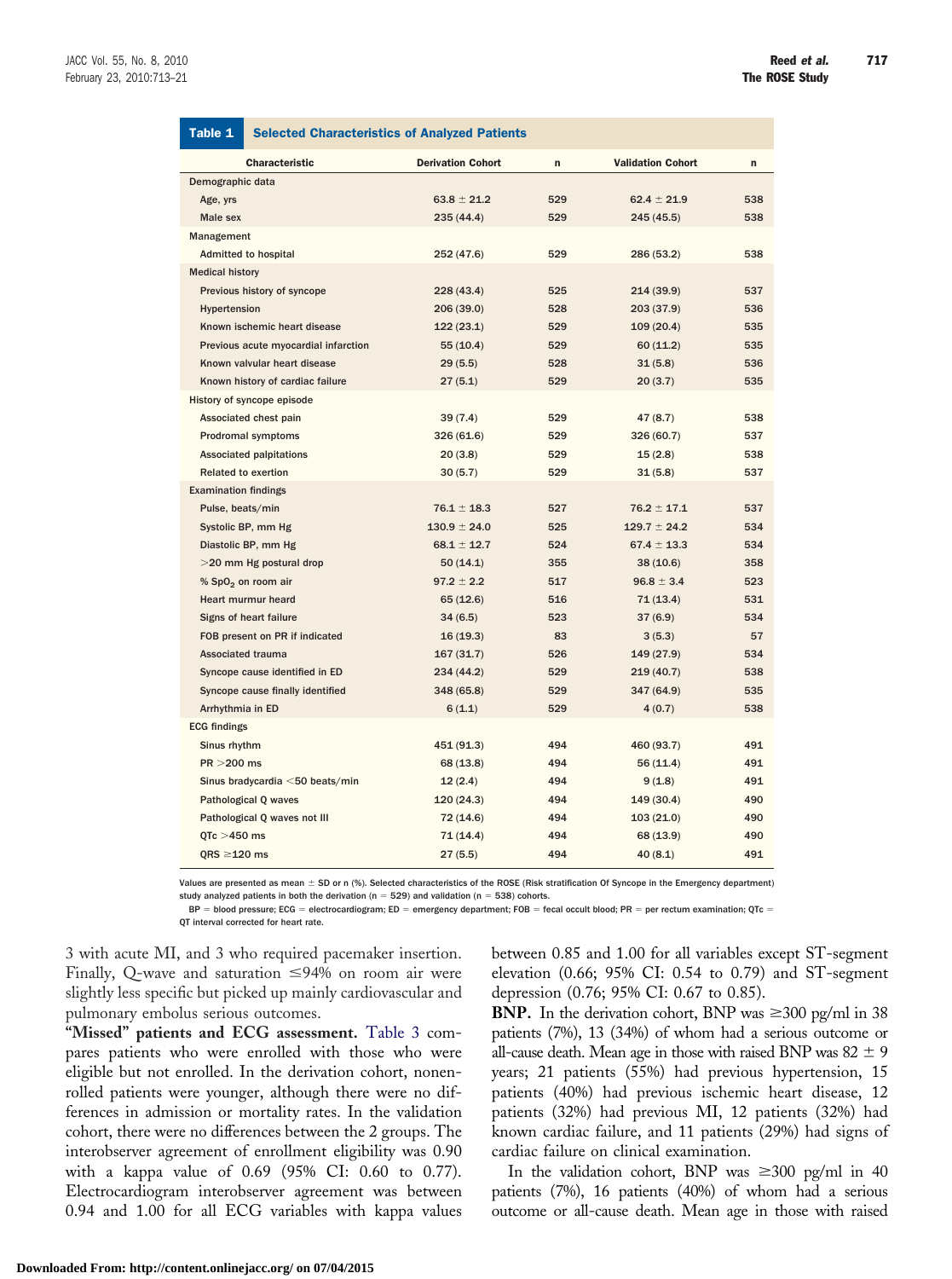<span id="page-5-0"></span>

| Table 2                   | <b>Summary of Outcome Measures</b> |                                         |                                         |  |  |
|---------------------------|------------------------------------|-----------------------------------------|-----------------------------------------|--|--|
|                           |                                    | <b>Derivation Cohort</b><br>$(n = 529)$ | <b>Validation Cohort</b><br>$(n = 538)$ |  |  |
| <b>Primary outcome</b>    |                                    | 40                                      | 39                                      |  |  |
| SO.                       |                                    | 39                                      | 35                                      |  |  |
| <b>ACD</b>                |                                    | 7                                       | 9                                       |  |  |
| Both SO and ACD           |                                    | 6                                       | 5                                       |  |  |
| Obvious diagnosis in ED   |                                    | 17                                      | 16                                      |  |  |
| <b>Secondary outcomes</b> |                                    |                                         |                                         |  |  |
| Cardiovascular SO         |                                    | 20                                      | 22                                      |  |  |
| Syncope-related death     |                                    | 3                                       | 8                                       |  |  |

Summary of the main outcome measures in both the derivation and validation cohorts of the ROSE (Risk stratification Of Syncope in the Emergency department) study. The main primary end point was the combination of serious outcome (SO) and all-cause death (ACD) at 1 month after emergency department (ED) presentation. Secondary end points were syncope-related death and cardiovascular death.

BNP was  $82 \pm 8$  years; 23 patients (58%) had previous hypertension, 19 patients (48%) had previous ischemic heart disease, 11 patients (28%) had previous MI, 7 patients (18%) had known cardiac failure, and 12 patients (30%) had signs of cardiac failure on clinical examination.

The BNP was an excellent predictor of serious outcome or all-cause death in the validation cohort. A BNP concentration  $\geq$ 300 pg/ml alone predicted 16 (41%) of 39 serious outcomes or all-cause deaths, including 8 of 22 (36%) cardiovascular serious outcomes, and 8 of 9 (89%) all-cause deaths missing a patient who died of complications of a hip arthroplasty (99.8% negative predictive value for all-cause death). The area under the ROC curve of BNP with serious outcome or all-cause death was 0.81 (95% CI: 0.74 to 0.88). The areas under the ROC curves of BNP with cardiovascular serious outcome or all cause-death were 0.79 (95% CI: 0.69 to 0.88) and 0.93 (95% CI: 0.85 to 1.00), respectively.

## **Discussion**

We have derived and validated a CDR that is safe and simple to use. The ROSE rule consists of 7 variables easily remembered by the pneumonic "BRACES" (Fig. 2). It potentially avoids 149 unnecessary admissions at the expense of missing 4 more patients with a serious outcome and no deaths for every 1,000 patients presenting with syncope. If incorporated into clinical practice it could potentially save 136,000 admissions and \$734 million in hospital stay costs annually in the U.S. [\(22\)](#page-8-0). A resource-use impact analysis study would be necessary to confirm this.

Syncope is an important problem that cardiologists see on a daily basis in their clinical practices. It is well-established that cardiac causes of syncope are the most serious and are associated with the worst outcome [\(23\)](#page-8-0). However, at present, it is often unclear whether a patient with syncope needs to be admitted and whether their syncope is likely to be due to a cardiac cause best managed under the care of a cardiologist.

This is the first study to use point-of-care BNP as a novel predictor of outcome in patients presenting with syncope.

Increasingly, BNP is being recognized as a marker of future risk and death in a range of cardiovascular disease states [\(13\)](#page-7-0) and not just heart failure [\(24\)](#page-8-0). Here we have extended these observations to a broad group of patients presenting with syncope and have demonstrated that it is the single most powerful predictor of adverse outcome, particularly death. Although in the United Kingdom only 5% of EDs currently have point-of-care BNP testing [\(25\)](#page-8-0), 44% have point-ofcare testing facilities [\(25\)](#page-8-0) and almost all have rapid access to laboratory BNP, because of National Institute of Health and Clinical Excellence recommendations [\(26\)](#page-8-0).

One possible limitation to the utility of BNP for syncope risk stratification is that it might be identifying patients who are older and who have other evidence of structural heart disease. By contrast, BNP might be a more objective and more specific marker of heart disease than a subjective clinical history or examination.

Many EDs use protocols [\(25\)](#page-8-0) based on international syncope guidelines [\(15,16,27–29\)](#page-7-0) in an attempt to ensure all high-risk patients are admitted. Such guidelines can be impractical, cumbersome, and nonspecific, leading to needless admissions. The ideal CDR would be simple and reproducible, admit all patients with serious underlying pathologies, and discharge all low-risk patients. We believe the ROSE rule is currently the closest rule to achieve these aims.

Although caution must be used when interpreting comparison with other CDRs, the performance of the ROSE rule in the validation cohort was compared with the performance of existing syncope CDRs  $(1,3,5,6)$  and the shortterm risk factors from the recently published STePS (Short-Term Prognosis of Syncope) study [\(7\)](#page-7-0). These CDRs were unable to avoid admissions without a large unacceptable increase in missed serious outcomes. The only 2 rules that did not miss serious outcomes required admission of many more patients and include admission criteria such as "age over 45" [\(1\)](#page-7-0). Our study and other recent studies [\(3,5–7\)](#page-7-0) also suggest

| The ROSE rule   |                                                                        |  |  |
|-----------------|------------------------------------------------------------------------|--|--|
|                 | Admit if any of the following are present:                             |  |  |
| в               | <b>B</b> NP level $\geq$ 300pg/ml                                      |  |  |
|                 | <b>B</b> radycardia $\leq 50$ in Emergency Department or pre-hospital  |  |  |
| R               | <b>R</b> ectal examination showing fecal occult blood (if suspicion of |  |  |
|                 | gastrointestinal bleed)                                                |  |  |
| А               | A nemia - Hemoglobin ≤90 g/l                                           |  |  |
| c               | C hest pain associated with syncope                                    |  |  |
| Е               | <b>E</b> CG showing Q wave (not in lead III)                           |  |  |
| s               | S aturation $\leq 94\%$ on room air                                    |  |  |
|                 |                                                                        |  |  |
| <b>Figure 2</b> | <b>The ROSE Rule With</b><br>"BRACES" Mnemonic Aide Memoire            |  |  |

A patient should be considered high-risk and admitted if any of the 7 criteria in the ROSE (Risk stratification Of Syncope in the Emergency department) rule are present. BNP = B-type natriuretic peptide;  $ECG = electrocardiogram$ .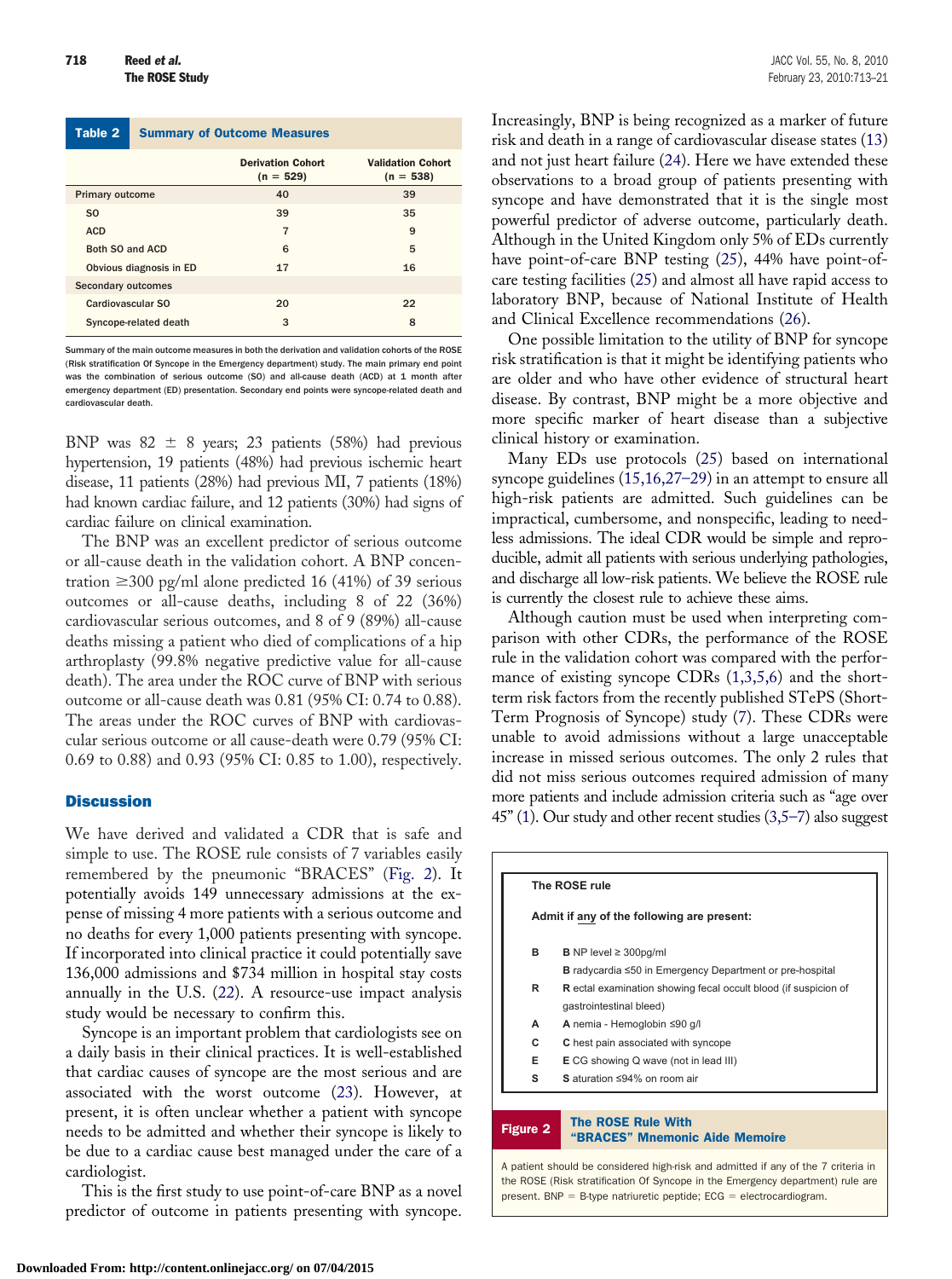<span id="page-6-0"></span>

that risk of serious outcome is less than previously reported [\(14,23\)](#page-7-0), and most patients do not require admission.

Our rule includes a rectal examination. We are not advocating performing such an examination on all patients presenting with syncope. During both the derivation and validation studies, rectal examination was performed in 13% of patients at the discretion of the treating physician if there was any suspicion of gastrointestinal bleeding. We suggest that this approach is used for the ROSE rule.

**Study limitations.** As yet it has only been derived and validated in a single United Kingdom center. Recruitment into an external validation study is currently ongoing. Secondly, although saving 149 unnecessary admissions/1,000 patients with no extra deaths, the ROSE rule misses 4 more patients with serious outcome. Although defined as serious due to our rigorous definition, many events were not life-threatening, and the clinical benefit of a large number of prevented admissions potentially outweighs the small number of missed serious outcomes.

| Table 3<br><b>Comparison of Enrolled and Nonenrolled Patients</b> |                                |                                    |          |                                |                                    |          |  |
|-------------------------------------------------------------------|--------------------------------|------------------------------------|----------|--------------------------------|------------------------------------|----------|--|
|                                                                   |                                | <b>Derivation Cohort</b>           |          |                                | <b>Validation Cohort</b>           |          |  |
|                                                                   | <b>Enrolled</b><br>$(n = 550)$ | <b>Not Enrolled</b><br>$(n = 340)$ | p Value  | <b>Enrolled</b><br>$(n = 550)$ | <b>Not Enrolled</b><br>$(n = 401)$ | p Value  |  |
| Mean age, yrs                                                     | $63.9 \pm 21.6$                | $58.2 \pm 24.3$                    | $0.002*$ | $62.1 \pm 22.0$                | $59.2 \pm 24.2$                    | $0.051*$ |  |
| Male sex                                                          | 247 (44.9)                     | 141(41.5)                          | $0.35+$  | 250(45.5)                      | 169(42.1)                          | $0.34+$  |  |
| Admitted                                                          | 254 (46.2)                     | 178 (52.4)                         | $0.09+$  | 287 (52.2)                     | 224(55.9)                          | $0.29+$  |  |
| <b>Discharged</b>                                                 | 296 (53.8)                     | 162(47.6)                          | $0.09+$  | 263(47.8)                      | 177(44.1)                          | $0.29+$  |  |
| Death                                                             | 7(1.3)                         | 10(2.9)                            | $0.13+$  | 10(1.8)                        | 7(1.7)                             | $1.00+$  |  |

Values are presented as mean  $\pm$  SD or n (%). Comparison between enrolled patients and nonenrolled patients in both the derivation and validation cohorts of the ROSE (Risk stratification Of Syncope in the Emergency department) study. Characteristics assessed are mean age, sex, decision to admit or discharge from the emergency department, and death at 1 month after emergency department presentation. \*Student *t* test (2-tailed); †chi-square with Yates' continuity correction.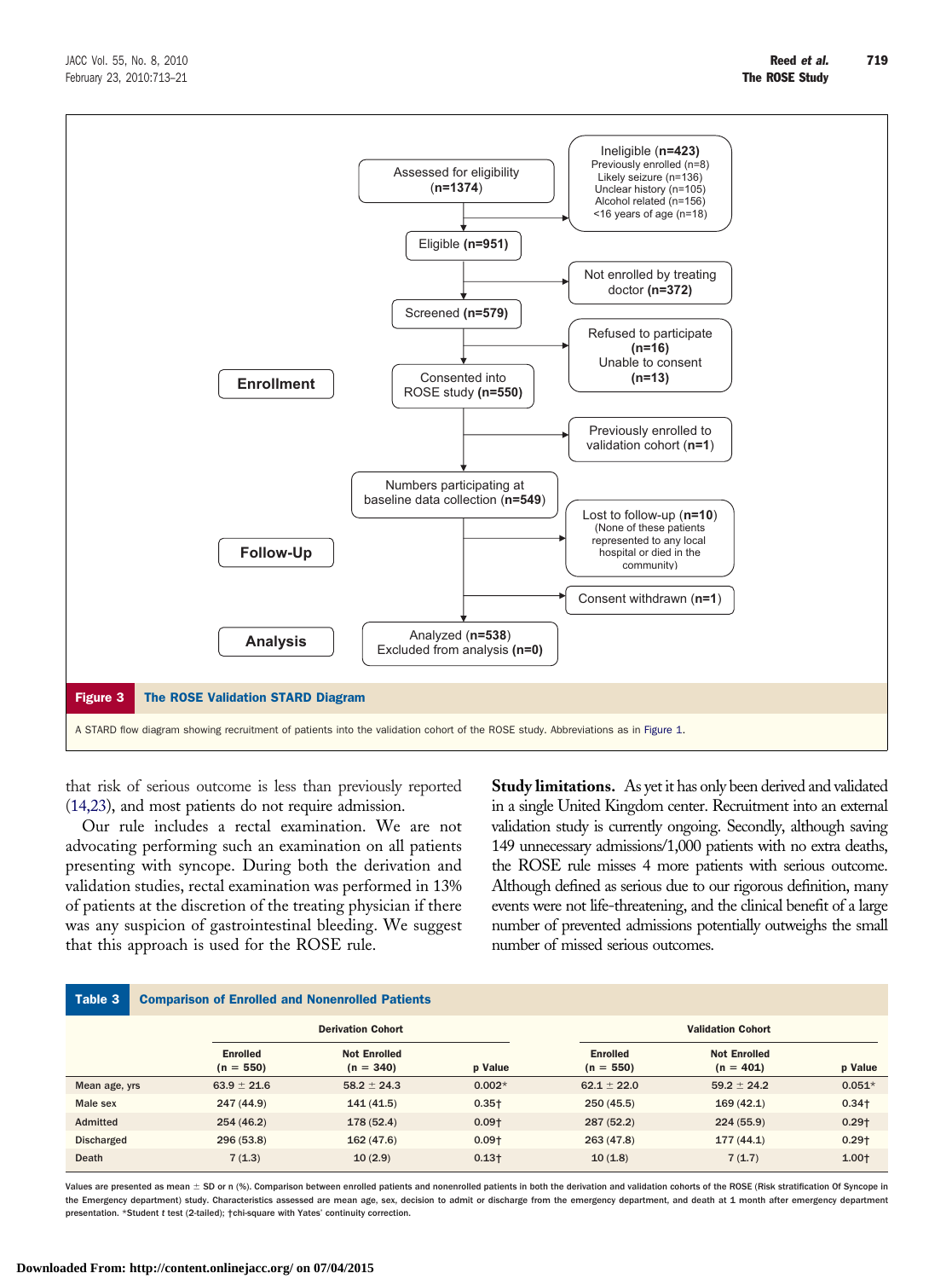<span id="page-7-0"></span>Although the ROSE rule is able to detect high-risk patients, it is not clear whether the identification of risk and consequent admission affects outcome. This would require a large multicenter randomized controlled trial, with a cluster design to avoid contamination, to implement the ROSE rule to determine whether this strategy was effective and safe.

The ROSE predictive criteria including BNP might be markers of poor outcome irrespective of whether it is applied to patients presenting with syncope. This issue could be addressed by comparing outcomes with a control nonsyncopal comparator group. However, the selection, matching, and recruitment of such a comparator group would be challenging, and its absence does not detract from the important clinical question of how to manage patients with an emergency presentation of syncope.

Our CDR was derived with patients presenting with undifferentiated syncope. This was because during our pilot study [\(21\)](#page-8-0) it became apparent that the definition of an "obvious" diagnosis differs widely between individual clinicians, and in this study, only 42% (33 of 79) of subsequent serious outcomes and deaths were apparent at initial ED assessment. A CDR should only be used in conjunction with physician judgment and after a full history and examination and bedside investigations have been performed. Clearly a CDR is not required when serious pathology is apparent; subarachnoid hemorrhage is an example. We suggest that the ROSE rule should be applied in the acute setting to patients in whom a clear diagnosis is not apparent after initial assessment. The ROSE rule identified 85% (39 of 46) of patients whose subsequent serious outcome or death was not apparent in the ED.

## **Conclusions**

We have derived and validated a rule that has excellent sensitivity and negative predictive value that allows for the identification of high-risk patients with an emergency presentation of syncope. The ROSE rule potentially reduces admission rates by 30% and might perform better than existing CDRs. The BNP seems to be particularly useful in the identification of serious cardiovascular outcomes and all-cause death in such patients. The use of the ROSE CDR and BNP estimation holds major promise and requires further external validation and investigation in this important group of patients.

### **Acknowledgments**

The authors thank the staff in the Emergency Department of the Royal Infirmary of Edinburgh for their help with patient recruitment for this study; Martha Bonney for help with patient follow-up; Robert Lee for help with data cleaning; Jeremy Langrish for ECG reporting; David Caesar for validation cohort end point assignment; and all

general practitioners in Lothian for their help with patient follow-up.

**Reprint requests and correspondence:** Dr. Matthew J. Reed, Emergency Department, Royal Infirmary of Edinburgh, 51 Little France Crescent, Edinburgh EH16 4SA, United Kingdom. E-mail: [matthew.reed@luht.scot.nhs.uk.](mailto:matthew.reed@luht.scot.nhs.uk)

#### REFERENCES

- 1. Martin GJ, Adams SL, Martin HG, et al. Prospective evaluation of syncope. Ann Emerg Med 1984;13:499–504.
- 2. Oh JH, Hanusa BH, Kapoor WN, et al. Do symptoms predict cardiac arrhythmias and mortality in patients with syncope? Arch Intern Med 1999;159:375–80.
- 3. Colivicchi F, Ammirati F, Melina D, et al. Development and prospective validation of a risk stratification system for patients with syncope in the emergency department: the OESIL risk score. Eur Heart J 2003;24:811–9.
- 4. Sarasin FP, Hanusa BH, Perneger T, et al. A risk score to predict arrhythmias in patients with unexplained syncope. Acad Emerg Med 2003;10:1312–7.
- 5. Quinn JV, Stiell IG, McDermott DA, et al. Derivation of the San Francisco Syncope Rule to predict patients with short-term serious outcomes. Ann Emerg Med 2004;43:224–32.
- 6. Quinn JV, McDermott DA, Stiell IG, et al. Prospective validation of the San Francisco Syncope Rule to predict patients with serious outcomes. Ann Emerg Med 2006;47:448–53.
- 7. Cosantino G, Perego F, Dipaola F, et al. Short- and long-term prognosis of syncope, risk factors, and role of hospital admission. Results from the StePS (Short-Term Prognosis of Syncope) study. J Am Coll Cardiol 2008;51:276–83.
- 8. Del Rosso A, Ungar A, Maggi R, et al. Clinical predictors of cardiac syncope at initial evaluation in patients referred urgently to a general hospital: the EGSYS score. Heart 2008;94:1620–6.
- 9. Sun BC, Mangione CM, Merchant G, et al. External validation of the San Francisco Syncope Rule. Ann Emerg Med 2007;49:420–7.
- 10. Birnbaum A, Esses D, Bijur P, et al. Failure to validate the San Francisco Syncope Rule in an independent emergency department population. Ann Emerg Med 2008;52:151–9.
- 11. Cosgriff TM, Kelly A-M, Kerr D. External validation of the San Francisco Syncope Rule in the Australian context. CJEM 2007;9:157–61.
- 12. Schladenhaufen R, Feilinger S, Pollack M, et al. Application of San Francisco Syncope Rule in elderly ED patients. Am J Emerg Med 2008;26:773–8.
- 13. Doust JA, Pietrzak E, Dobson A, et al. How well does B-type natriuretic peptide predict death and cardiac events in patients with heart failure: systematic review. BMJ 2005;330:625–7.
- 14. Kapoor WN, Hanasu BH. Is syncope a risk factor for poor outcomes? Comparison of patients with and without syncope. Am J Med 1996;100:646–55.
- 15. Brignole M, Alboni P, Benditt DG, et al., Task Force on Syncope, European Society of Cardiology. Guidelines on management (diagnosis and treatment) of syncope—update 2004: executive summary. Eur Heart J 2004;25:2054–72.
- 16. Brignole M, Alboni P, Benditt D, et al., Task Force on Syncope, European Society of Cardiology. Guidelines on management (diagnosis and treatment) of syncope. Eur Heart J 2001;22:1256–306.
- 17. Thijs RD, Bloem BR, Gert van Dijk J. Falls, faints, fits and funny turns. J Neurol 2009;256:155–67.
- 18. Reed M, Gray A. Collapse query cause: the management of adult syncope in the emergency department. Emerg Med J 2006;23:589–94.
- 19. Bassand JP, Hamm CH, Ardissino D, et al., Task Force for the Diagnosis and Treatment of Non-ST-Segment Elevation Acute Coronary Syndromes of the European Society of Cardiology. Guidelines for the diagnosis and treatment of non-ST-segment elevation acute coronary syndromes. Eur Heart J 2007;28:1598–660.